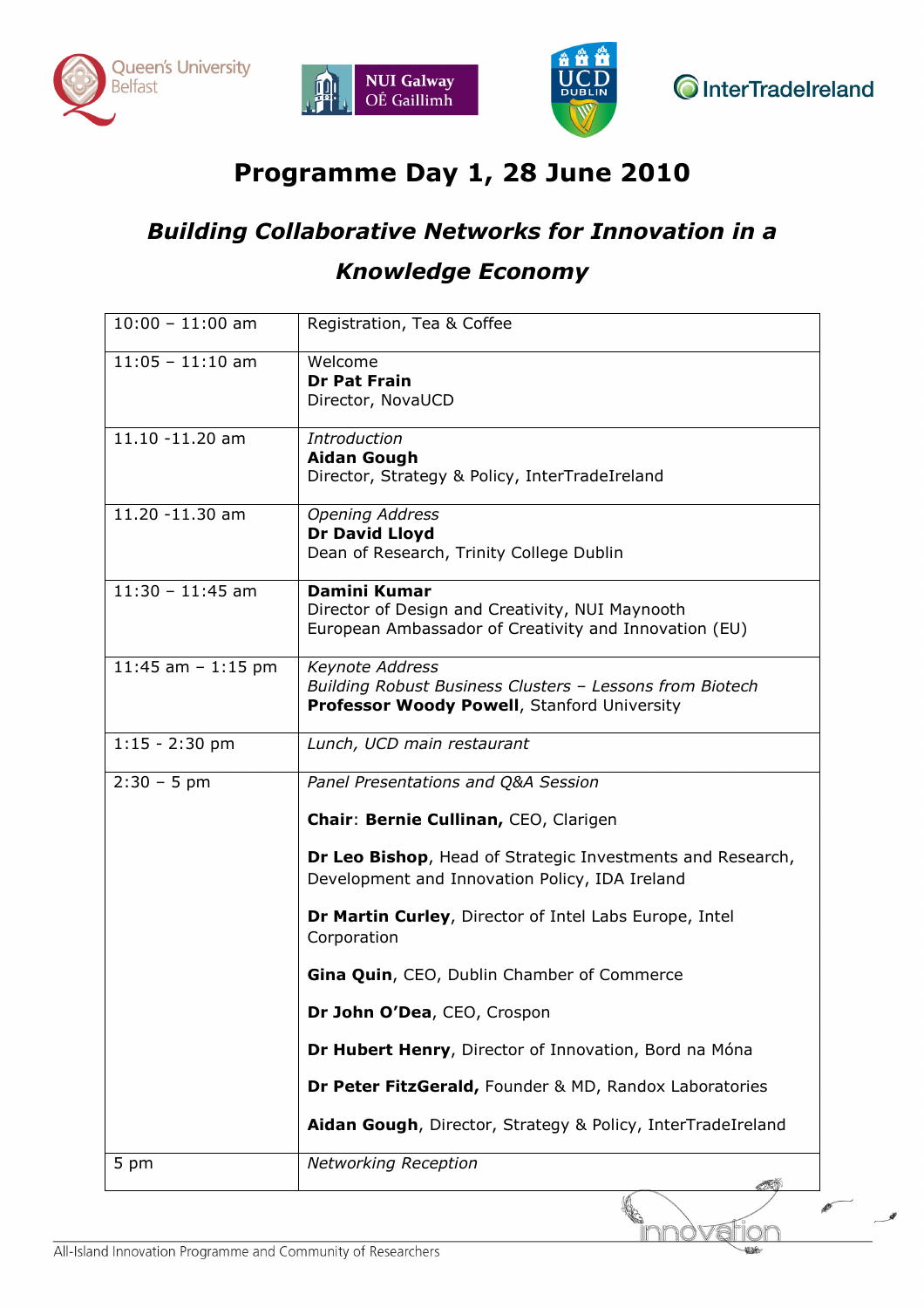





**O**InterTradeIreland

## Programme Day 2, 29 June 2010 (morning)

### Creating Innovation Communities

| $8:30 - 9:00$ am      | Registration                                                                                                                                                                                                                                                                                                                                      |
|-----------------------|---------------------------------------------------------------------------------------------------------------------------------------------------------------------------------------------------------------------------------------------------------------------------------------------------------------------------------------------------|
| $9:00$ am             | Professor Petra Ahrweiler, University College Dublin<br>Professor Tom Allen, University College Dublin and<br>Massachusetts Institute of Technology                                                                                                                                                                                               |
| $9:05 - 9:15$ am      | <b>Welcome Address</b><br><b>Professor Des Fitzgerald</b><br><b>UCD Vice-President for Research</b>                                                                                                                                                                                                                                               |
| $9:15 - 10:15$ am     | Keynote Address<br>Chance, Nécessité et Naïveté: Ingredients to Create a New<br>Organisational Form<br>Professor Woody Powell, Stanford University                                                                                                                                                                                                |
| $10:20 - 10:45$ am    | Tea & coffee break                                                                                                                                                                                                                                                                                                                                |
| $10:45 - 11:15$ am    | Academic Entrepreneurship: Roles and Activities of Principal<br>Investigators of Publicly Funded Research<br>Dr James Cunningham, Centre for Innovation & Structural<br>Change, J.E. Cairnes School of Business and Economics,<br>National University of Ireland, Galway<br>Paul O'Reilly, Faculty of Business, Dublin Institute of<br>Technology |
| $11:15 - 11:45$ am    | Network Centrality and Firm Innovation: A Social Network<br>Analysis of the Monaghan Furniture Industry<br>Judith McKnight and Nola Hewitt-Dundas,<br>School of Management, Queen's University Belfast                                                                                                                                            |
| 11:45 am $-$ 12:15 pm | Understanding Innovation within University-Industry Knowledge<br><b>Networks</b><br>Dr Lawrence Dooley and R.D. Kirk, Department of<br>Management and Marketing, University College Cork                                                                                                                                                          |
| $12:15 - 12:45$ pm    | Enhancing the Innovativeness of EU Food SMEs Through the<br>Management of Strategic Network Behaviour and Network<br>Learning Performance<br>Dr Maeve Henchion, Food Market Research Unit, Teagasc                                                                                                                                                |
| $12:45 - 1:15$ pm     | Systematic Reviews: Their Emerging Role in Co-creating<br>Strategic Links for Innovation<br>Patricia McHugh and Christine Domegan,<br>Centre for Innovation & Structural Change, J.E. Cairnes School<br>of Business & Economics, National University of Ireland, Galway                                                                           |
| $1:15 - 2:30$ pm      | Lunch<br>UCD main restaurant                                                                                                                                                                                                                                                                                                                      |